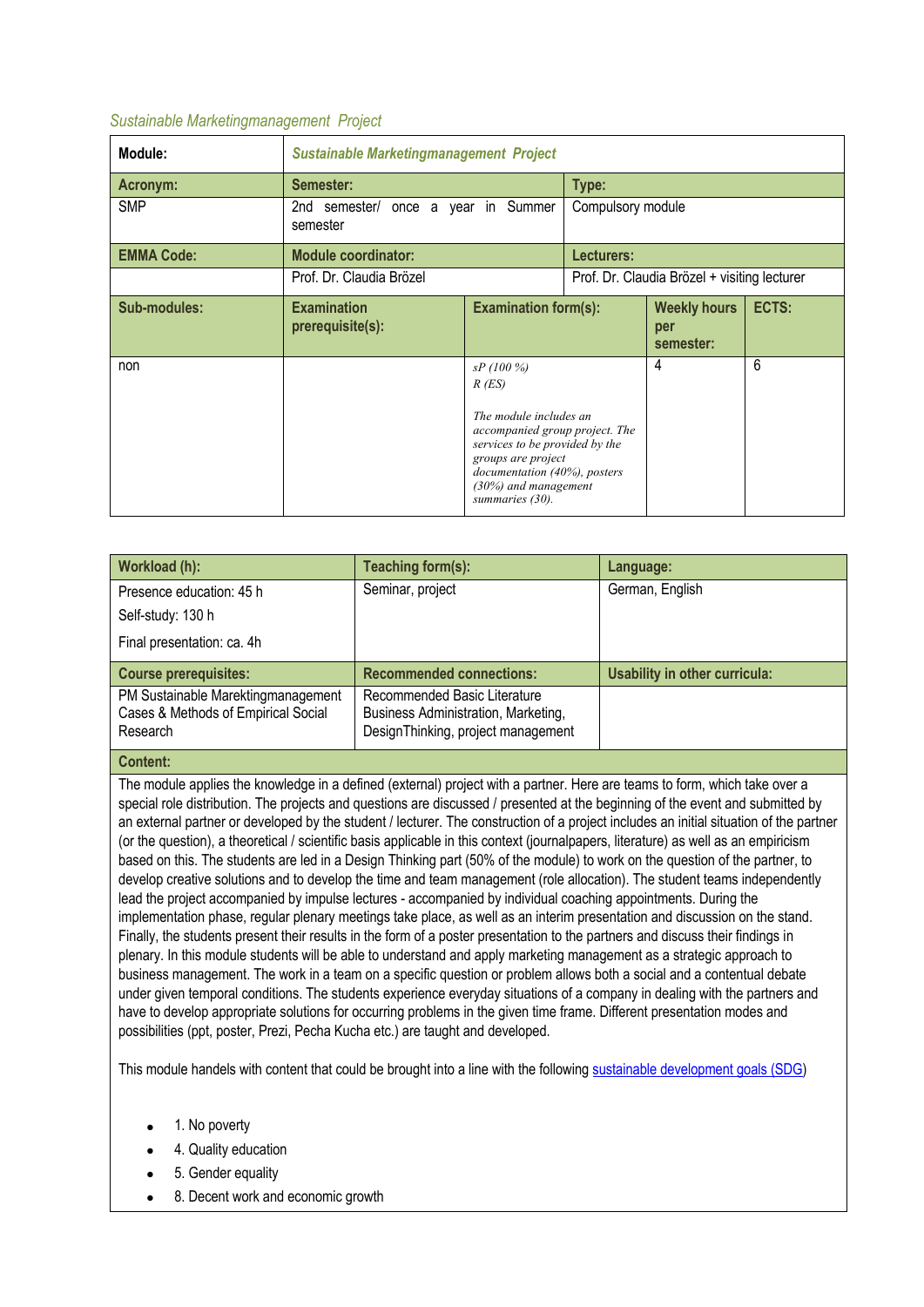• 9. Industry, Innovation, and Infrastructure

## • 12. Responsible consumption and production

| <b>Goals:</b>                                                                                                                                                                                                                                                                                                                                                                                                                                                                                                                                                                                                                                                                                                                                                          |                           | percenta                                                                                                                                                                                                                                                                                                                                     | indexing |            |  |  |
|------------------------------------------------------------------------------------------------------------------------------------------------------------------------------------------------------------------------------------------------------------------------------------------------------------------------------------------------------------------------------------------------------------------------------------------------------------------------------------------------------------------------------------------------------------------------------------------------------------------------------------------------------------------------------------------------------------------------------------------------------------------------|---------------------------|----------------------------------------------------------------------------------------------------------------------------------------------------------------------------------------------------------------------------------------------------------------------------------------------------------------------------------------------|----------|------------|--|--|
|                                                                                                                                                                                                                                                                                                                                                                                                                                                                                                                                                                                                                                                                                                                                                                        |                           |                                                                                                                                                                                                                                                                                                                                              | ge       | <b>DQR</b> |  |  |
| Professional skills                                                                                                                                                                                                                                                                                                                                                                                                                                                                                                                                                                                                                                                                                                                                                    | knowledge                 | The students are able to tackle a complex problem in the tourism<br>industry against the background of theoretical knowledge and to<br>develop a solution approach in a team - with a focus on a sustainable<br>marketing strategy. At the same time, students reflect on marketing<br>strategies related to sustainable business alignment. | 10       | 7          |  |  |
|                                                                                                                                                                                                                                                                                                                                                                                                                                                                                                                                                                                                                                                                                                                                                                        | skills                    | Examination of scientific, theoretical research approaches and their<br>possible solution application to actual problems of a partner. Different<br>communication options and different presentation approaches as well<br>as tools.                                                                                                         | 25       | 8          |  |  |
| competences<br>Personnel                                                                                                                                                                                                                                                                                                                                                                                                                                                                                                                                                                                                                                                                                                                                               | Social<br>competence      | Teamwork, engagement with defined roles in the team and<br>implementation of a project. Discussion skills and design of a solution<br>approach in a team with a partner; Communication internally and with a<br>partner.                                                                                                                     | 30       | 8          |  |  |
|                                                                                                                                                                                                                                                                                                                                                                                                                                                                                                                                                                                                                                                                                                                                                                        | autonomous<br>working     | Self-reliance, responsibility, reflection, learning competence                                                                                                                                                                                                                                                                               | 35       | 7          |  |  |
| <b>Literature</b>                                                                                                                                                                                                                                                                                                                                                                                                                                                                                                                                                                                                                                                                                                                                                      |                           |                                                                                                                                                                                                                                                                                                                                              |          |            |  |  |
| Bruhn, M. (2010) Marketing - Grundlagen für Studium und Praxis; Gabler Lehrbuch - 10. Auflage.<br>Kreutzer, Ralf, T. (2012) Praxisorientiertes Online-Marketing. Konzepte - Instrumente - Checklisten, Gabler Lehrbuch, 1.<br>Auflage.<br>Levinson, Jay Conrad/ Horowitz, Shel (2010) Guerrilla Marketing Goes Green - Winning Strategies to improve your profits and<br>your planet, published by John Wiley & Sons, inc., Hoboken, New Jersey<br>Grant, John (2010) (3. Aufl) The Green Marketing Manifesto; published by John Wiley & Sons, Ltd, The Atrium Southern Gate,<br>Chichester, West Sussex<br>Godemann, J./Michelsen, G. (Hrsg) (2007) 2. Aktualisierte Auflage: HANDBUCH Nachhaltigkeitskommunikation - Grundlagen<br>und Praxis; oekom Verlag, München |                           |                                                                                                                                                                                                                                                                                                                                              |          |            |  |  |
| Tutorial<br>Walsh, G.; Klee, A.;Kilian, T. (2009). Marketing – Eine Einführung auf der Grundlage von Case Studies", Springer Verlag<br>Heidelberg/Berlin                                                                                                                                                                                                                                                                                                                                                                                                                                                                                                                                                                                                               |                           |                                                                                                                                                                                                                                                                                                                                              |          |            |  |  |
|                                                                                                                                                                                                                                                                                                                                                                                                                                                                                                                                                                                                                                                                                                                                                                        | Zum Abonnieren (Curation) |                                                                                                                                                                                                                                                                                                                                              |          |            |  |  |
| SocialMedia/Tourismus:                                                                                                                                                                                                                                                                                                                                                                                                                                                                                                                                                                                                                                                                                                                                                 |                           |                                                                                                                                                                                                                                                                                                                                              |          |            |  |  |
| http://paper.li/SocMedTouri/1317032242?utm_source=subscription&utm_medium=email&utm_campaign=paper_sub#<br>eMarketing:                                                                                                                                                                                                                                                                                                                                                                                                                                                                                                                                                                                                                                                 |                           |                                                                                                                                                                                                                                                                                                                                              |          |            |  |  |
| http://paper.li/XeMarketing/1317036051?utm_source=subscription&utm_medium=email&utm_campaign=paper_sub#<br><b>TED Talks</b>                                                                                                                                                                                                                                                                                                                                                                                                                                                                                                                                                                                                                                            |                           |                                                                                                                                                                                                                                                                                                                                              |          |            |  |  |
| http://www.ted.com/search?cat=ss_all&q=Sustainability+                                                                                                                                                                                                                                                                                                                                                                                                                                                                                                                                                                                                                                                                                                                 |                           |                                                                                                                                                                                                                                                                                                                                              |          |            |  |  |
| www.tnooz.com (talking travel tech) Info's Webinare etc                                                                                                                                                                                                                                                                                                                                                                                                                                                                                                                                                                                                                                                                                                                |                           |                                                                                                                                                                                                                                                                                                                                              |          |            |  |  |
| http://www.animateurnumeriquedeterritoire.com (französisch) Info's rund um den französischen Ansatz einen "Digital Officer" in<br>der DMO                                                                                                                                                                                                                                                                                                                                                                                                                                                                                                                                                                                                                              |                           |                                                                                                                                                                                                                                                                                                                                              |          |            |  |  |
| Here's a link about the keynote "going digital in TIC" (Tourist Information Center) http://fr.slideshare.net/jlbmonsegur/going-full-<br>digital-in-tourist-information-center                                                                                                                                                                                                                                                                                                                                                                                                                                                                                                                                                                                          |                           |                                                                                                                                                                                                                                                                                                                                              |          |            |  |  |
| Websites (kleine Auswahl)                                                                                                                                                                                                                                                                                                                                                                                                                                                                                                                                                                                                                                                                                                                                              |                           |                                                                                                                                                                                                                                                                                                                                              |          |            |  |  |